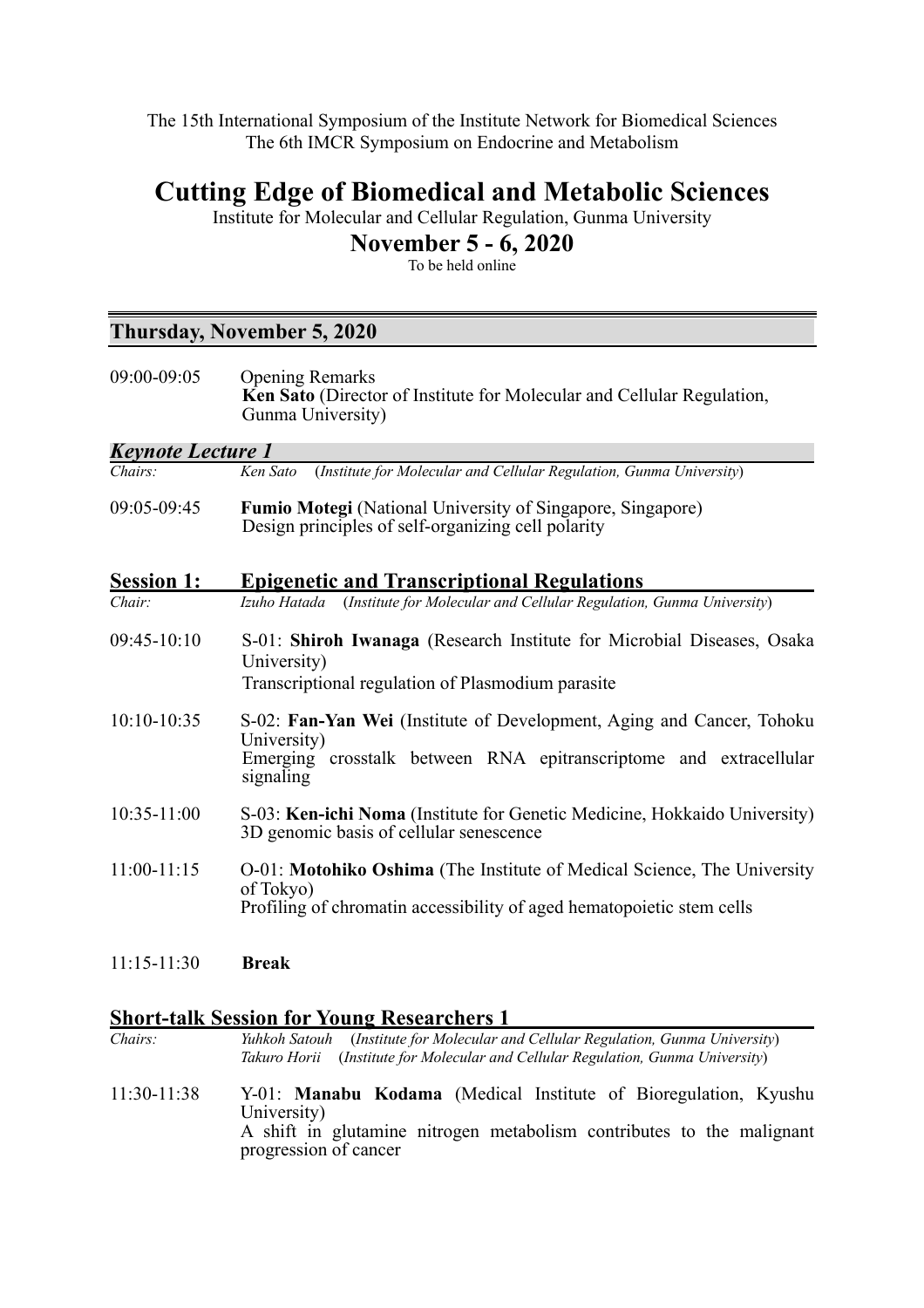- 11:38-11:46 Y-02: **Akihito Sakoguchi** (Research Institute for Microbial Diseases, Osaka University) Immune activating receptors specific to *Plasmodium falciparum*-infected red blood cells
- 11:46-11:54 Y-03: **Yusuke Takagi** (The Institute of Medical Science, The University of Tokyo) Identification and functional analysis of a novel gene that is induced by hyperactivation of the ERK pathway
- 11:54-12:02 Y-04: **Kazumasa Takemoto** (Institute of Molecular Embryology and Genetics, Kumamoto University) Meiotic factor 4930432K21Rik/C19ORF57/BRME1 modulates localization of recombinase RAD51 and DMC1 to meiotic recombination sites
- 12:02-12:10 Y-05: **Shunsuke Chuma** (Institute for Protein Research, Osaka University) Involvement of intracellular temperature in neuronal differentiation
- 12:10-12:18 Y-06: **Rie Hasebe** (Institute for Genetic Medicine, Hokkaido University) Contralateral inflammation is developed by a sensory axis between joints in a rheumatoid arthritis model
- 12:18-13:15 **Lunch** / **Steering Committee Meeting of Institute Network for Biomedical Sciences** (members only)

#### **Session 2: Cell Biology on Stress Response and Inflammation**

- *Chair: Miyuki Sato* (*Institute for Molecular and Cellular Regulation, Gunma University*)
- 13:15-13:40 S-04: **Seiichi Oyadomari** (Institute of Advanced Medical Sciences, Tokushima University) Physiological and pathological role of the integrated stress response
- 13:40-14:05 S-05: **Takashi Suda** (Kanazawa University Cancer Research Institute) Switches between apoptosis and pyroptosis
- 14:05-14:30 S-06: **Fumiyo Ikeda** (Medical Institute of Bioregulation, Kyushu University) Regulation of inflammatory responses by the ubiquitin system
- 14:30-14:45 O-02: **Satoru Torii** (Medical Research Institute, Tokyo Medical and Dental University) Regulation of phosphorylation of Ulk1 in alternative autophagy
- 14:45-15:00 O-03: **Takuma Kishimoto** (Institute for Genetic Medicine, Hokkaido University) Activation and polarity formation of plasma membrane sterols
- 15:00-15:15 **Break**

#### **Short-talk Session for Young Researchers 2**

*Chair: Tohru Ishitani* (*Research Institute for Microbial Diseases, Osaka University/ Institute for Molecular and Cellular regulation, Gunma University*)

15:15-15:23 Y-07: **Yoshimasa Hamada** (Institute of Advanced Medical Sciences, Tokushima University)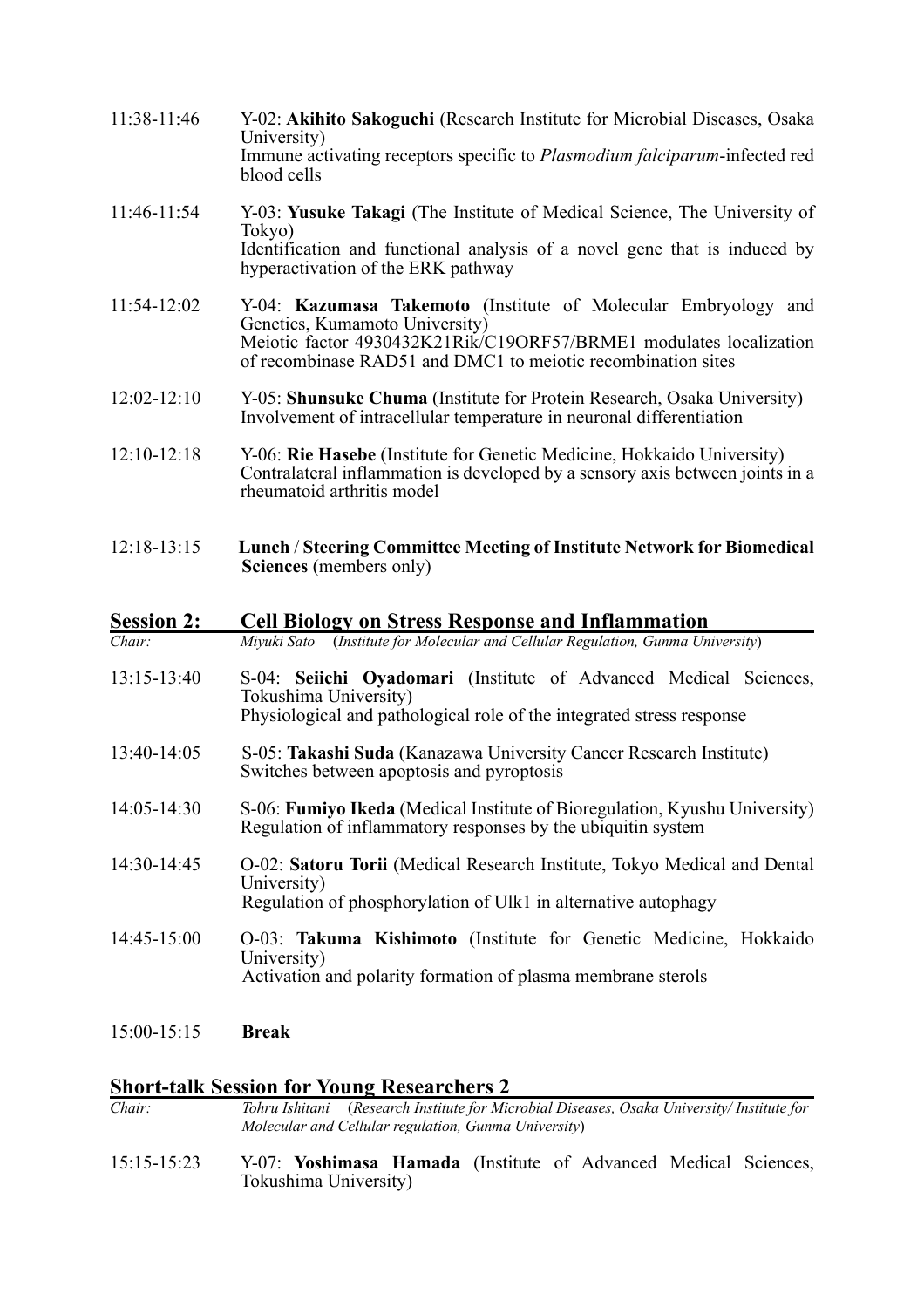Regulation of Th17 cell differentiation by the integrated stress response modulator 15:23-15:31 Y-08: **Yukinari Haraoka** (Research Institute for Microbial Diseases, Osaka University) Zebrafish imaging reveals additional TP53 mutation switches oncogene- induced senescence from suppressor to driver in primary tumorigenesis 15:31-15:39 Y-09: **Yuichi Hiraoka** (Medical Research Institute, Tokyo Medical and Dental University) A mouse model of episodic ataxia type 6 15:39-16:47 Y-10: **Takahiro Fukaishi** (Institute for Molecular and Cellular Regulation, Gunma University) Ppy-lineage β cells as a minor subpopulation from different origin 15:47-15:55 Y-11: **Izumi Matsudaira** (Institute of Development, Aging and Cancer, Tohoku University) rs1360780 of the FKBP5 gene modulates the association between maternal acceptance and brain structure in children and adolescents 15:55-16:03 Y-12: **Atsuya Morita** (Kanazawa University Cancer Research Institute) The functional role of Tm4sf1 in colon cancer metastasis 16:03-16:11 Y-13: **Daisuke Morita** (Institute for Frontier Life and Medical Sciences, Kyoto University)

T-cell recognition of the lipopeptide-bound MHC class I complex: evidence from the crystal structure

16:11-16:25 **Break**

#### **Session 3: Organogenesis, Reproduction, and Human Disease**

*Chair: Yoshio Fujitani* (*Institute for Molecular and Cellular Regulation, Gunma University*)

- 16:25-16:50 S-07: **Jun Shirakawa** (Institute for Molecular and Cellular Regulation, Gunma University) Heterogeneity of pancreatic islets
- 16:50-17:15 S-08: **Akira Nakamura** (Institute of Molecular Embryology and Genetics, Kumamoto University) Assembly and phase transition of germ granules in the *Drosophila* ovary
- 17:15-17:30 O-04: **Daiji Kiyozumi** (Research Institute for Microbial Diseases, Osaka University<sup>y</sup> NELL2 is necessary for epididymal differentiation and male fertility
- 17:30-17:45 O-05: **Yuki Yoshino** (Institute of Development, Aging and Cancer, Tohoku University) Investigation and preclinical development on BRCA1 molecular function

#### 17:45-18:00 O-06: **Akio Kobayashi** (Institute of Molecular Embryology and Genetics, Kumamoto University) Regulation of cellular lineages during kidney development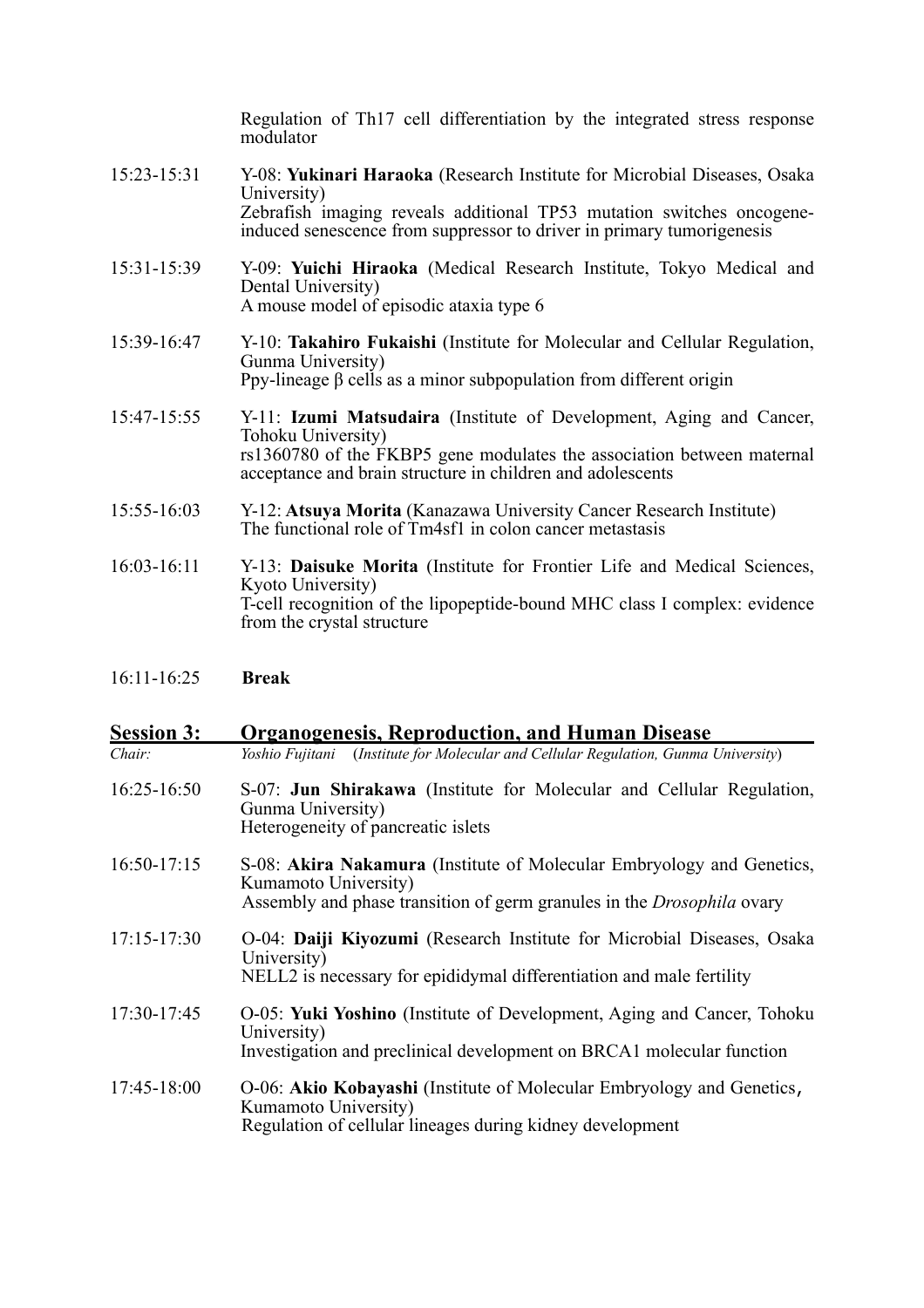# **Friday, November 6, 2020**

| <b>Keynote Lecture 2</b> |                                                                                                                                                                                                            |
|--------------------------|------------------------------------------------------------------------------------------------------------------------------------------------------------------------------------------------------------|
| Chair:                   | (Institute for Molecular and Cellular Regulation, Gunma University)<br>Tadahiro Kitamura<br>(Institute for Molecular and Cellular Regulation, Gunma University)<br>Daisuke Kohno                           |
| 09:00-09:40              | Joel K. Elmquist (The University of Texas Southwestern Medical Center,<br>USA)<br>Using mouse genetics to unravel the CNS pathways regulating energy<br>balance and glucose homeostasis                    |
| <b>Session 4:</b>        | <b>Immunology and Microbiology</b>                                                                                                                                                                         |
| Chair                    | Tetsuro Izumi (Institute for Molecular and Cellular regulation, Gunma University)                                                                                                                          |
| 09:40-10:05              | S-09: Takayuki Kato (Institute for Protein Research, Osaka University)<br>Structural analysis of flagella motor by cryo-EM                                                                                 |
| 10:05-10:30              | S-10: Yuta Kochi (Medical Research Institute, Tokyo Medical and Dental<br>University)<br>Genetic dissection of complex diseases by splicing QTL analysis                                                   |
| 10:30-10:45              | O-07: Katsuhide Okunishi (Institute for Molecular and Cellular Regulation,<br>Gunma University)<br>Exophilin-5 regulates IL-33-mediated Th2 responses                                                      |
| $10:45-11:00$            | O-08: Shinya Tanaka (Medical Institute of Bioregulation, Kyushu<br>University)<br>Role of Ten-eleven translocation (Tet) in B cell self-tolerance                                                          |
| $11:00-11:15$            | O-09: Yuki Furuse (Institute for Frontier Life and Medical Sciences, Kyoto<br>University)<br>Novel algorithm to identify beneficial genetic mutations in viral genome:<br>Ebola, Influenza, and SARS-CoV-2 |
| $11:15-11:30$            | <b>Break</b>                                                                                                                                                                                               |

#### *Keynote Lecture 3*

| <b>Keynote Lecture 3</b> |                                                                                           |  |
|--------------------------|-------------------------------------------------------------------------------------------|--|
| Chair:                   | (Institute for Molecular and Cellular Regulation, Gunma University)<br>Takeshi Inagaki    |  |
| $11:30-12:10$            | Yi-Ching Lee (Academia Sinica, Taiwan)<br>Studying from a rare disease to common diseases |  |
|                          |                                                                                           |  |

#### 12:10-13:10 **Lunch**